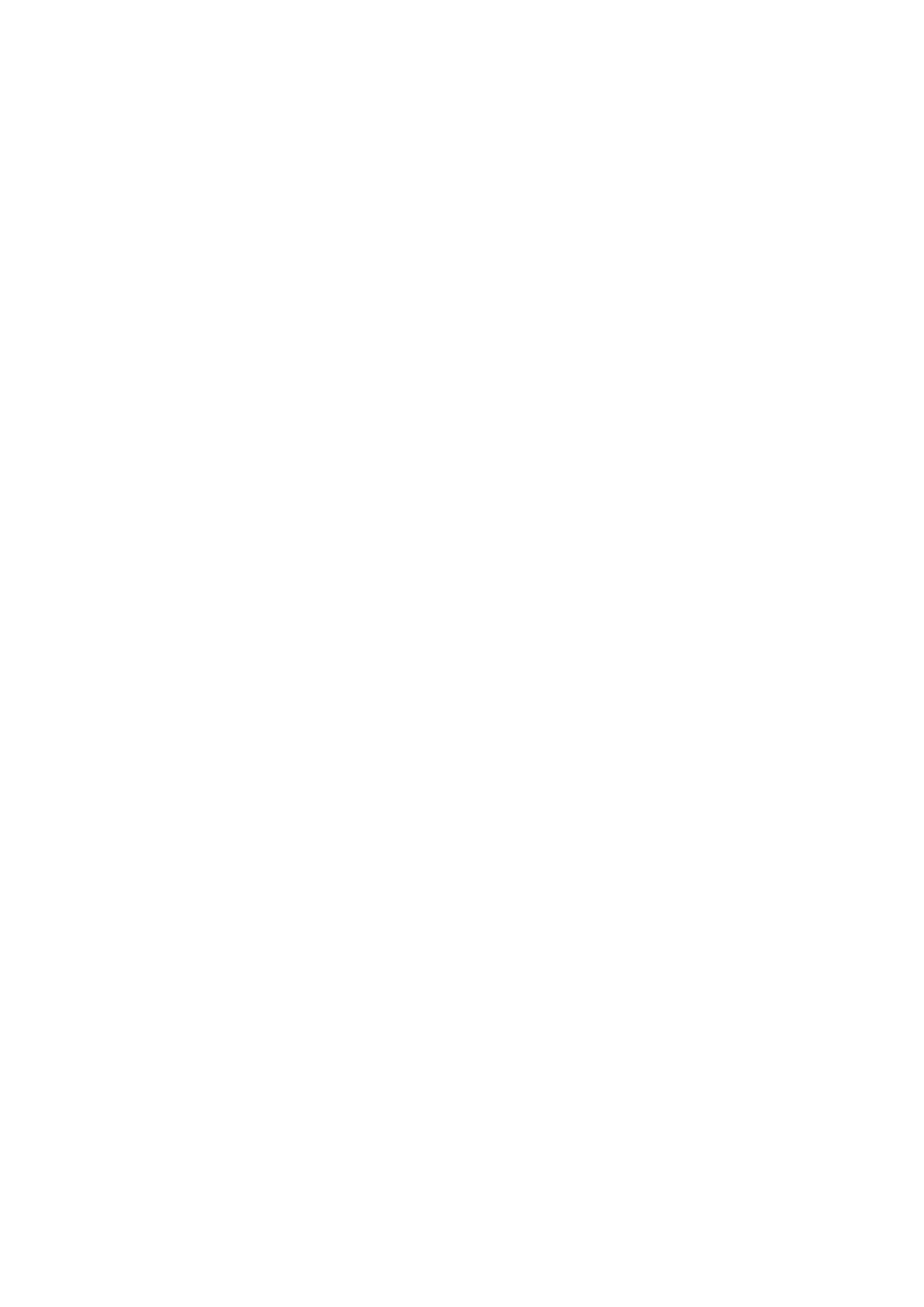

## **Absolute Maximum Ratings**

| <b>Symbol</b>    | <b>Parameter</b>                                       | Rating               | Unit         |                 |
|------------------|--------------------------------------------------------|----------------------|--------------|-----------------|
|                  | <b>Common Ratings</b> (Tc=25°C Unless Otherwise Noted) |                      |              |                 |
| $V_{DSS}$        | Drain-Source Voltage                                   |                      | 60           | V               |
| $V_{GSS}$        | Gate-Source Voltage                                    |                      | ±20          |                 |
| $T_{\text{J}}$   | <b>Maximum Junction Temperature</b>                    |                      | 150          | $^{\circ}C$     |
| $T_{\text{STG}}$ | Storage Temperature Range                              |                      | $-55$ to 150 | $\rm ^{\circ}C$ |
| $I_{\rm S}$      | Diode Continuous Forward Current                       | $T_c = 25^{\circ}C$  | 20           | A               |
|                  | <b>Mounted on Large Heat Sink</b>                      |                      |              |                 |
| I <sub>DM</sub>  | <b>Pulsed Drain Current *</b>                          | $T_c = 25$ °C        | $80**$       | A               |
|                  |                                                        | $T_c = 25^{\circ}C$  | 20           |                 |
| $I_D$            | <b>Continuous Drain Current</b>                        | $T_c = 100^{\circ}C$ | 13           | A               |
|                  |                                                        | $T_c = 25^{\circ}C$  | 31.3         | W               |
|                  | $P_D$<br>Maximum Power Dissipation<br>$T_c = 100$ °C   |                      | 12.5         |                 |
| $R_{\theta$ JC   | Thermal Resistance-Junction to Case                    | 4.0                  | °C/W         |                 |
| $R_{\theta$ JA   | Thermal Resistance-Junction to Ambient                 |                      | 110          | °C/W            |
| $E_{AS}$         | $L=0.5mH$<br>Drain-Source Avalanche Energy             |                      | $36***$      | mJ              |

Note: \* Repetitive rating ; pulse width limiited by junction temperature

\*\* Drain current is limited by junction temperature

\*\*\* VD=48V

# **Electrical Characteristics** (T<sub>c</sub> = 25°C Unless Otherwise Noted)

| <b>Symbol</b>                                                 | <b>Parameter</b>                | <b>Test Conditions</b>                           |                       |      | <b>HY1206</b> |      | <b>Unit</b> |
|---------------------------------------------------------------|---------------------------------|--------------------------------------------------|-----------------------|------|---------------|------|-------------|
|                                                               |                                 |                                                  |                       | Min. | Typ.          | Max. |             |
|                                                               | <b>Static Characteristics</b>   |                                                  |                       |      |               |      |             |
| BV <sub>DSS</sub>                                             | Drain-Source Breakdown Voltage  | $V_{GS}$ =0V, $I_{DS}$ =250 $\mu$ A              |                       | 60   |               |      | $\vee$      |
|                                                               | Zero Gate Voltage Drain Current | $V_{DS}=60V$ , $V_{GS}=0V$                       |                       |      | ۰             | 1    |             |
| $I_{DSS}$                                                     |                                 |                                                  | $T_{J} = 85^{\circ}C$ |      | ۰             | 30   | μA          |
| $V_{GS(th)}$                                                  | Gate Threshold Voltage          | $V_{DS} = V_{GS}$ , $I_{DS} = 250 \mu A$         |                       | 1.0  | 2.0           | 3.0  | $\vee$      |
| $I_{GSS}$                                                     | Gate Leakage Current            | $V_{GS}$ = $\pm$ 20V, V <sub>DS</sub> =0V        |                       |      |               | ±5   | uA          |
| $R_{DS(ON)}$ <sup>*</sup><br>Drain-Source On-state Resistance |                                 | $V_{GS}$ =10V, $I_{DS}$ =10A                     |                       |      | 60            | 75   | $m\Omega$   |
|                                                               |                                 | $V_{GS}$ =4.5V, $I_{DS}$ =8A                     |                       |      | 84            | 100  | $m\Omega$   |
| <b>Diode Characteristics</b>                                  |                                 |                                                  |                       |      |               |      |             |
| $V_{SD}$ *                                                    | Diode Forward Voltage           | $I_{SD}$ =10A, $V_{GS}$ =0V                      |                       |      | 0.8           | 1.1  | $\vee$      |
| $t_{rr}$                                                      | <b>Reverse Recovery Time</b>    | $I_{DS}$ =10A, dl <sub>SD</sub> /dt=50A/ $\mu$ s |                       |      | 50            |      | ns          |
| $Q_{rr}$                                                      | Reverse Recovery Charge         |                                                  |                       |      | 74            |      | nC          |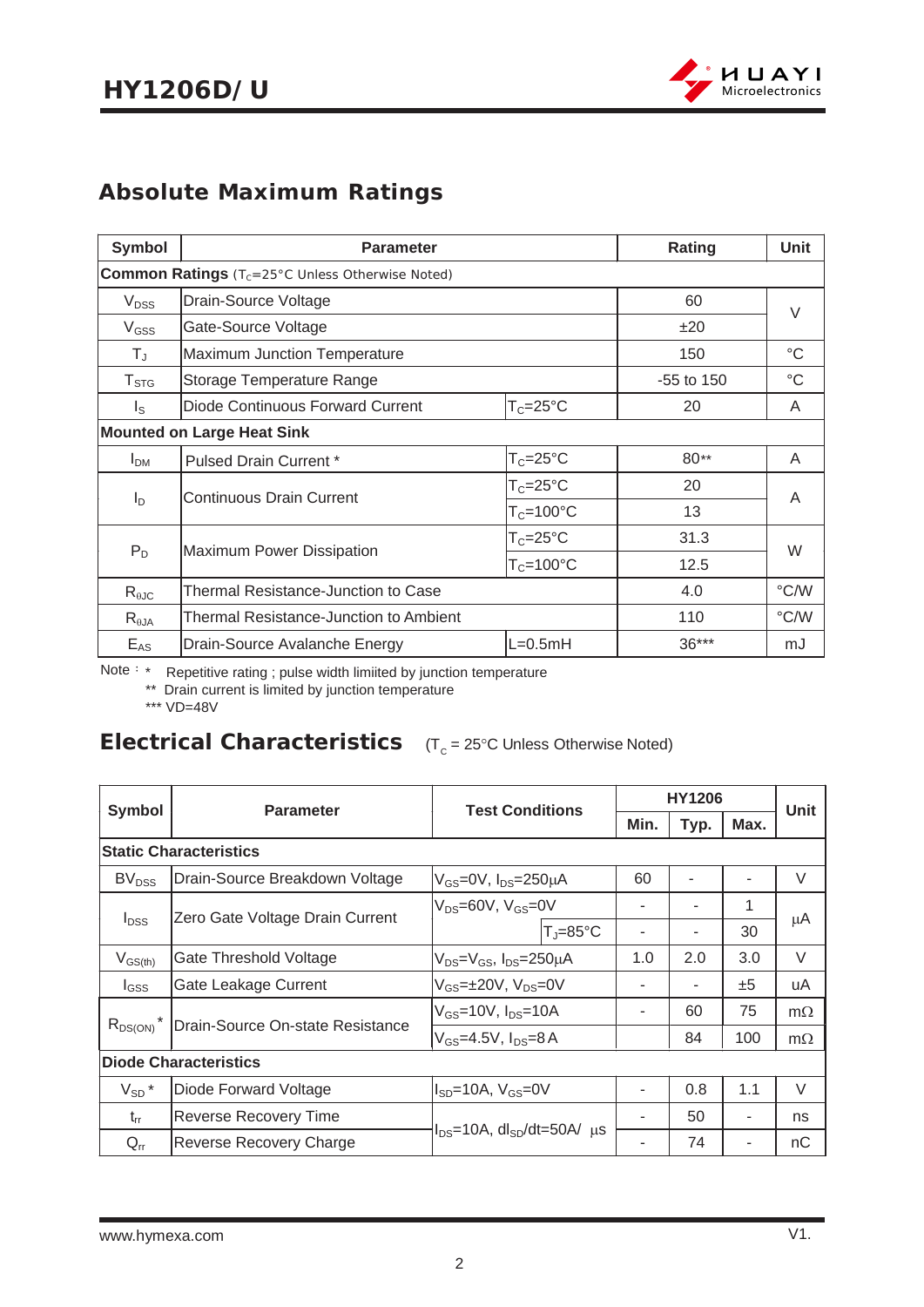

# **Electrical Characteristics (Cont.)** (T<sub>c</sub> = 25°C Unless Otherwise Noted)

| <b>Symbol</b>                      | <b>Parameter</b>               | <b>Test Conditions</b>                                                           |      | <b>HY1206</b> |      | Unit |
|------------------------------------|--------------------------------|----------------------------------------------------------------------------------|------|---------------|------|------|
|                                    |                                |                                                                                  | Min. | Typ.          | Max. |      |
|                                    | <b>Dynamic Characteristics</b> |                                                                                  |      |               |      |      |
| $R_G$                              | Gate Resistance                | $V_{GS}$ =0V, $V_{DS}$ =0V, $F$ =1MHz                                            |      | 2.0           |      | Ω    |
| $C_{iss}$                          | Input Capacitance              | $V_{GS}=$ 0V,                                                                    |      | 700           |      |      |
| $C_{\rm oss}$                      | <b>Output Capacitance</b>      | $V_{DS} = 25V$ ,                                                                 |      | 100           |      | pF   |
| $C_{\text{rss}}$                   | Reverse Transfer Capacitance   | Frequency=1.0MHz                                                                 |      | 80            |      |      |
| $t_{d(ON)}$                        | Turn-on Delay Time             | $V_{DD}$ =30V, R <sub>G</sub> =4 $\Omega$ ,<br>$I_{DS} = 10A$ , $V_{GS} = 10V$ , |      | 21            |      |      |
| $T_{r}$                            | Turn-on Rise Time              |                                                                                  |      | 25            |      | ns   |
| $t_{d(OFF)}$                       | Turn-off Delay Time            |                                                                                  |      | 27            |      |      |
| $T_{\rm f}$                        | Turn-off Fall Time             |                                                                                  |      | 31            |      |      |
| <b>Gate Charge Characteristics</b> |                                |                                                                                  |      |               |      |      |
| $Q_{q}$                            | <b>Total Gate Charge</b>       | V <sub>DS</sub> =48V, V <sub>GS</sub> =10V,<br>$I_{DS} = 10A$                    |      | 21            |      |      |
| $\mathsf{Q}_{\text{gs}}$           | Gate-Source Charge             |                                                                                  |      | 5             |      | nC   |
| $Q_{gd}$                           | Gate-Drain Charge              |                                                                                  |      | 7             |      |      |

.

Note \*: Pulse test ; pulse width  $\leq$ 300µs, duty cycle $\leq$ 2%.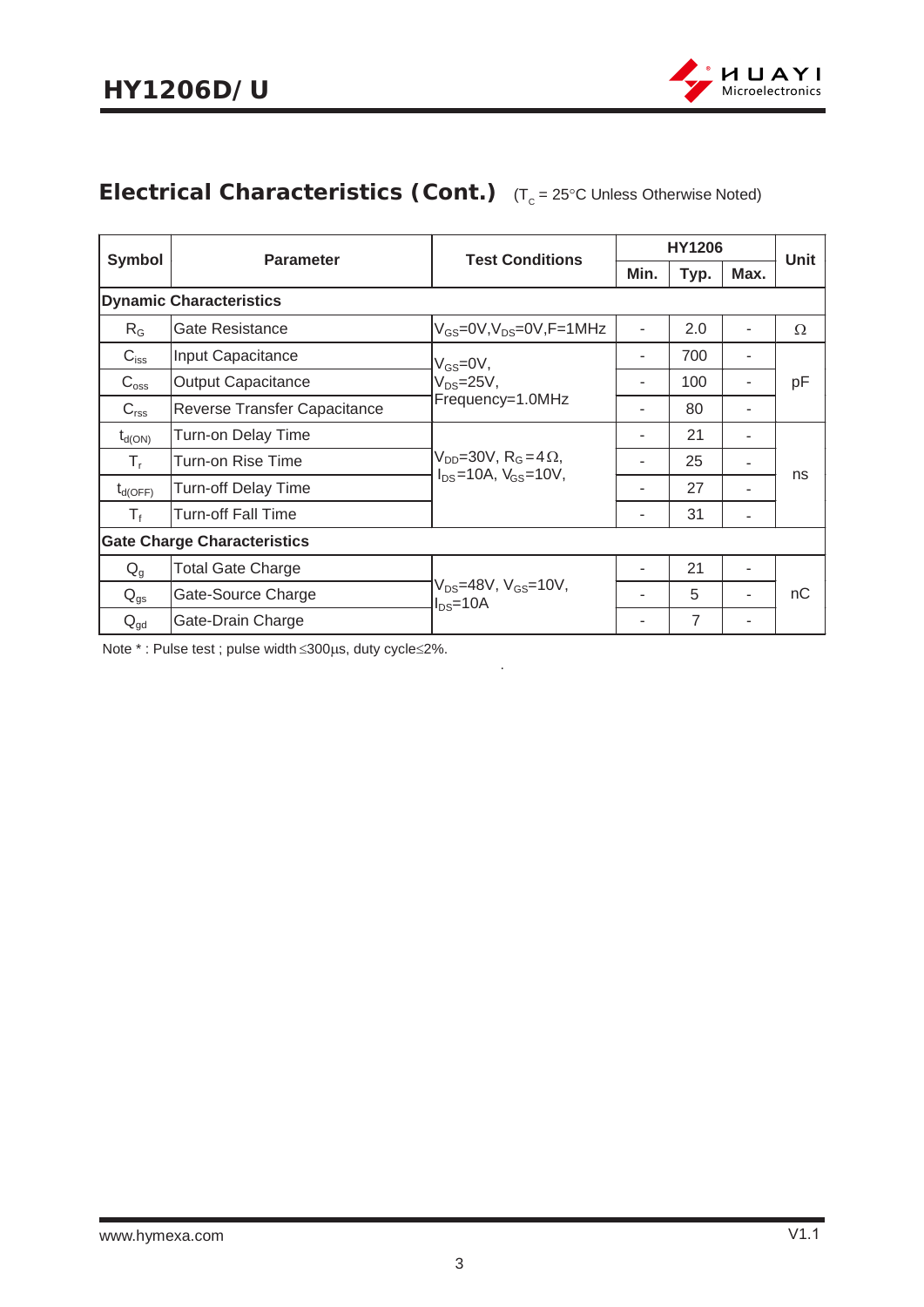# **HY1206D/U**



# **Typical Operating Characteristics**

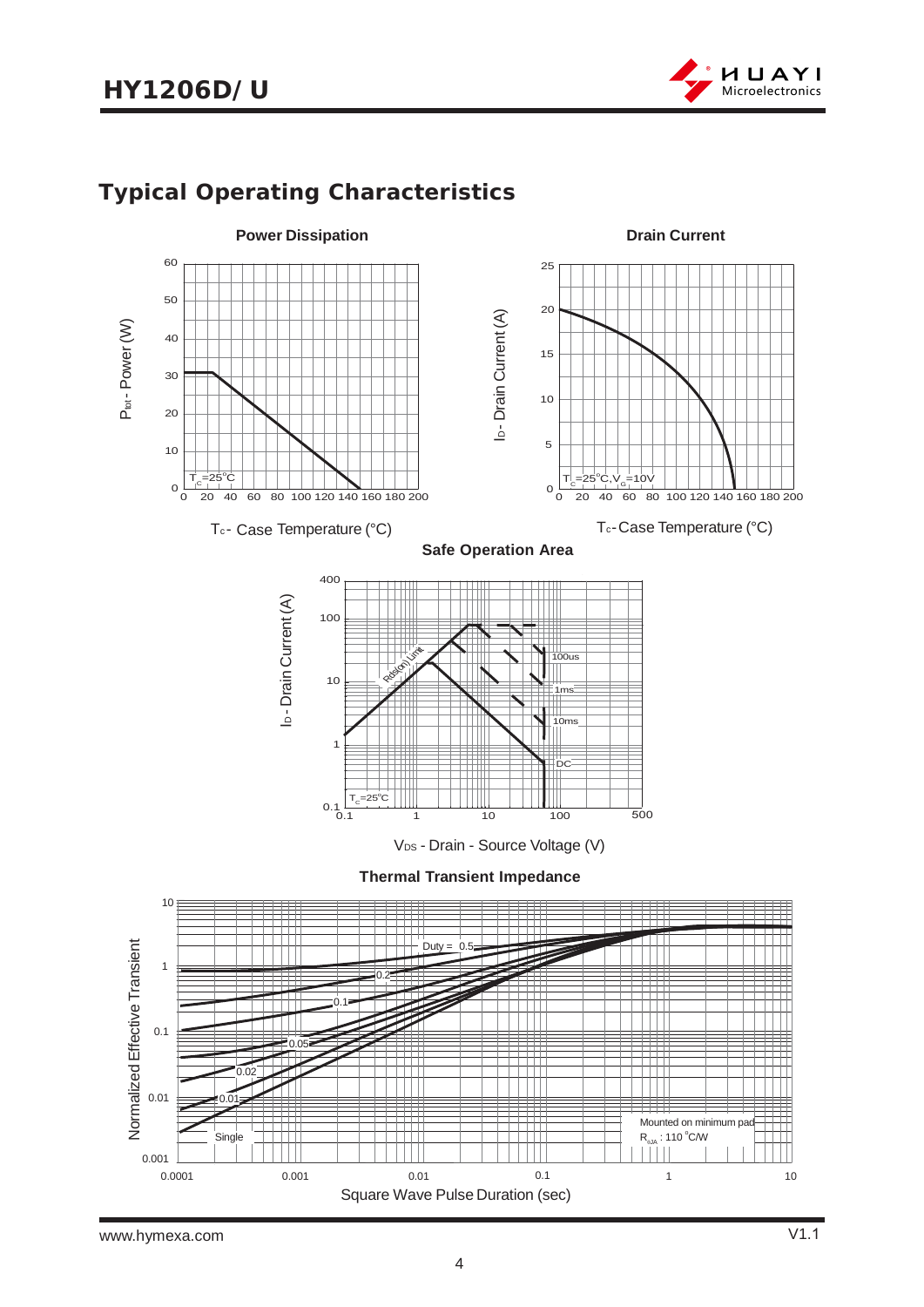

# **Typical Operating Characteristics (Cont.)**



I<sub>D</sub> - Drain Current (A) 60 50 R<sub>DS(ON)</sub> - On - Resistance (m R<sub>DS(ON)</sub> - On - Resistance (mΩ) 0 5 10 15 20 25  $30\frac{1}{0}$ 40 70 80 90  $V_{GS}$ =10V  $V_{GS}$ =4.5V 80 90

RDS(ON) - On - Resistance (m R<sub>DS(ON</sub> - On - Resistance (mΩ) 456 7 8 9 10  $40\frac{1}{4}$ 50 60 70 80 90 100 110  $I_{DS} = 10A$ 

**Drain-Source On Resistance**

V<sub>GS</sub> - Gate - Source Voltage (V)

 **Gate Threshold Voltage**

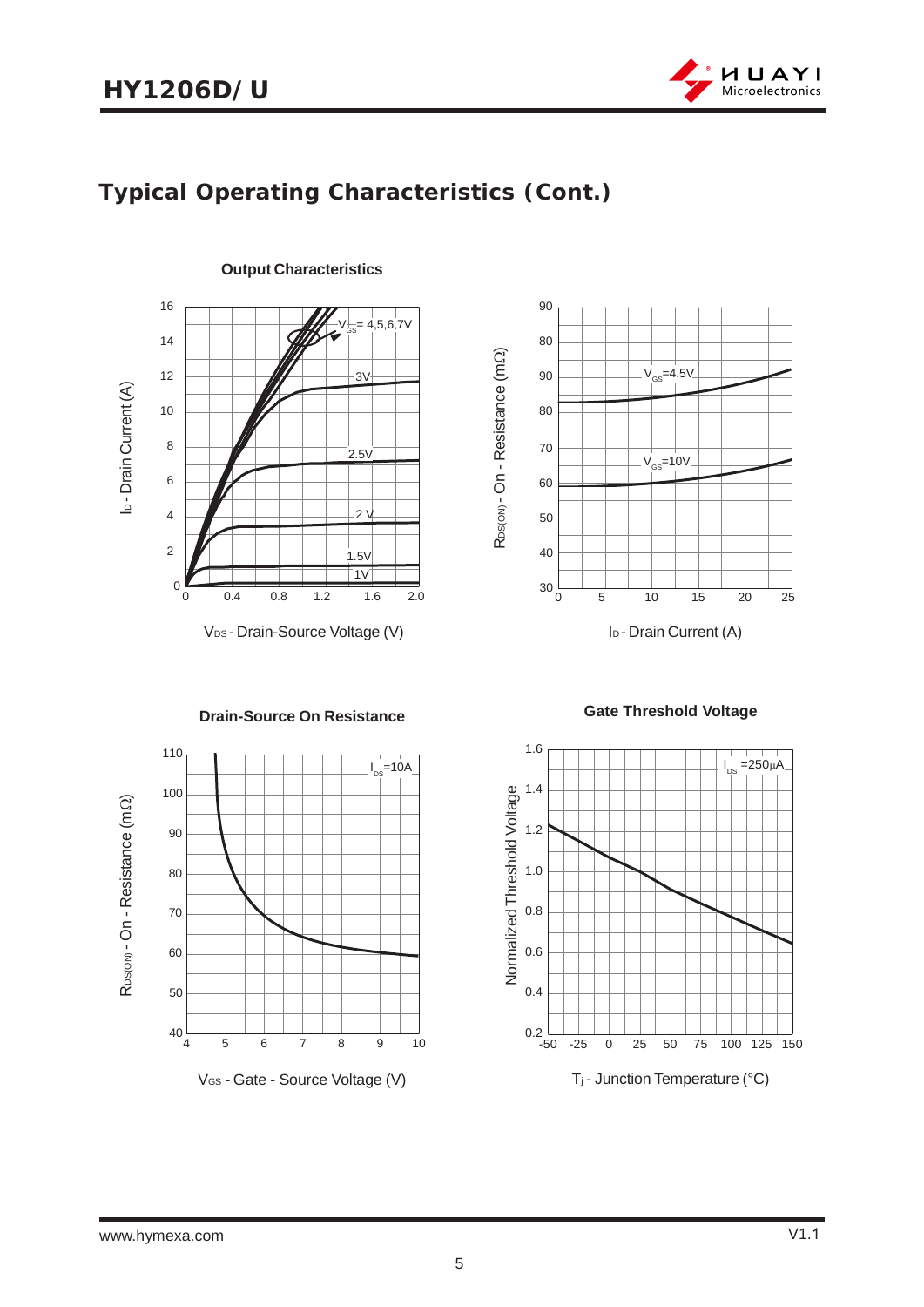

## **Typical Operating Characteristics (Cont.)**



**Source-Drain Diode Forward**





**Capacitance Gate Charge** 

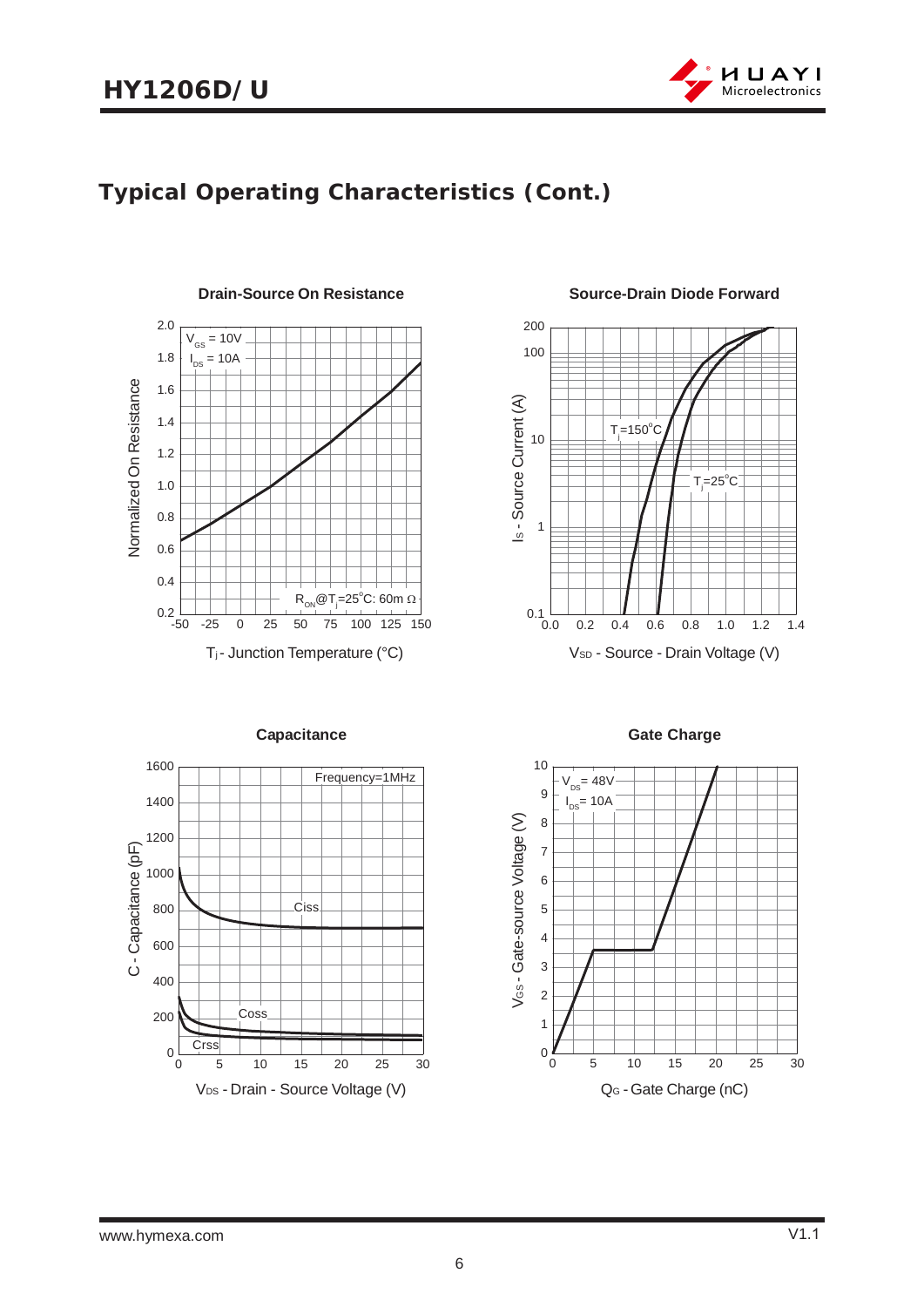

#### **Avalanche Test Circuit**





# **Switching Time Test Circuit**





## **Gate Charge Test Circuit**

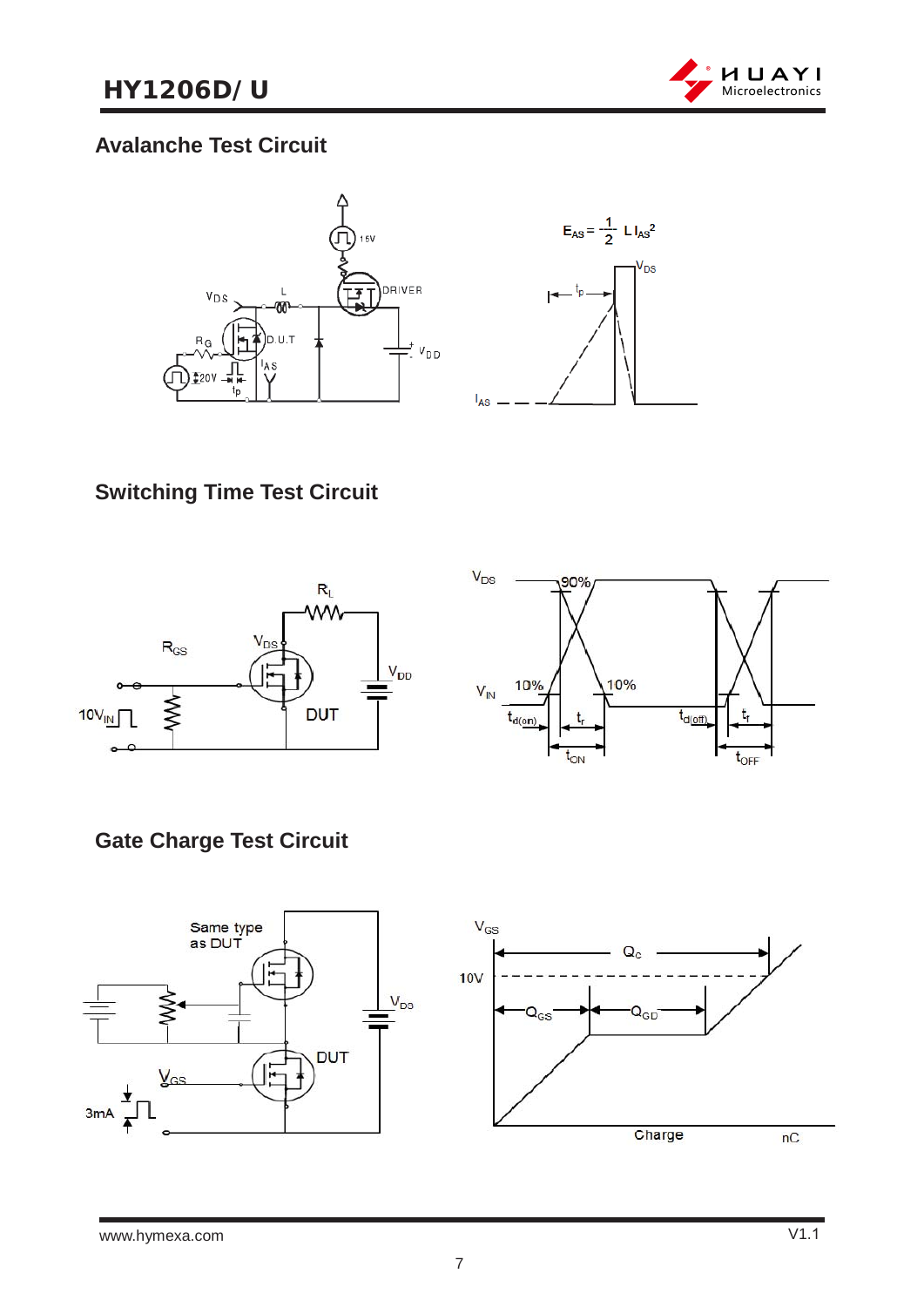

#### **Device Per Unit**

| Package Type | Unit | Quantity |
|--------------|------|----------|
| TO-252-2L    | Tube | 75       |
| TO-252-2L    | Reel | 2500     |
| TO-251-3L    | Tube | 75       |
| TO-251-3S    | Tube | 75       |

# **Package Information**

**TO-252-2L**







b<sub>1</sub>

#### COMMON DIMENSIONS

| <b>SYMBOL</b>  |            | mm         |             |
|----------------|------------|------------|-------------|
|                | <b>MIN</b> | <b>NOM</b> | <b>MAX</b>  |
| A              | 2.20       | 2.30       | 2.40        |
| A <sub>1</sub> | 0.00       |            | 0.20        |
| A2             | 0.97       | 1.07       | 1.17        |
| b              | 0.68       | 0.78       | 0.90        |
| b3             | 5.20       | 5.33       | 5.50        |
| C              | 0.43       | 0.53       | 0.63        |
| D              | 5.98       | 6.10       | 6.22        |
| D <sub>1</sub> | 5.30REF    |            |             |
| Е              | 6.40       | 6.60       | 6.80        |
| E <sub>1</sub> | 4.63       |            |             |
| e              |            | 2.286BSC   |             |
| Н              | 9.40       | 10.10      | 10.50       |
| L              | 1.38       | 1.50       | 1.75        |
| L1             |            | 2.90REF    |             |
| L2             | 0.51BSC    |            |             |
| L <sub>3</sub> | 0.88       |            | 1.28        |
| L4             |            |            | 1.00        |
| L <sub>5</sub> | 1.65       | 1.80       | 1.95        |
| θ              | 0°         |            | $8^{\circ}$ |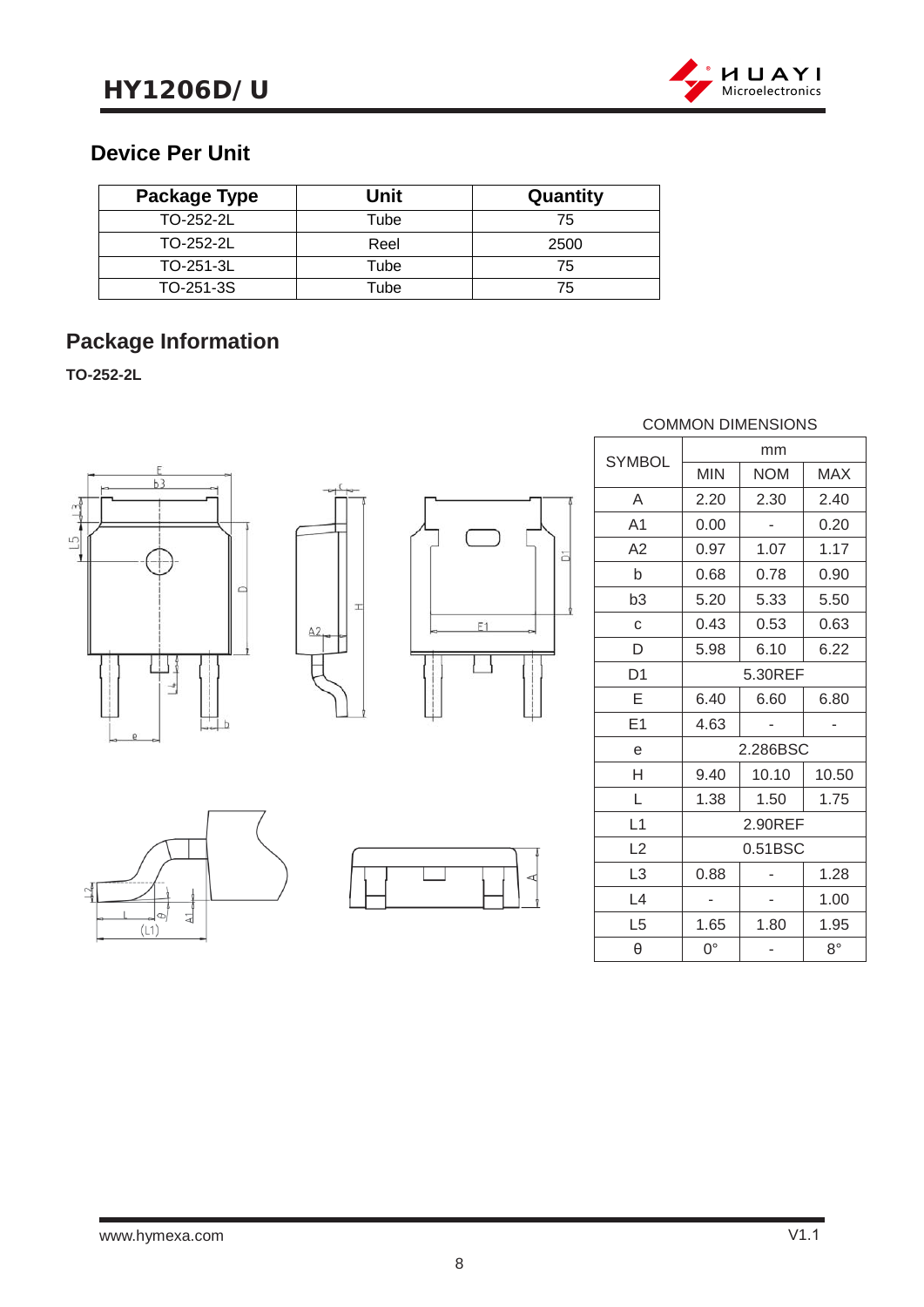# **HY1206D/U**



**TO-251-3L**



|                | mm         |            |            |
|----------------|------------|------------|------------|
| <b>SYMBOL</b>  | <b>MIN</b> | <b>NOM</b> | <b>MAX</b> |
| A              | 2.20       | 2.30       | 2.40       |
| A2             | 0.97       | 1.07       | 1.17       |
| b              | 0.68       | 0.78       | 0.90       |
| b2             | 0.00       | 0.04       | 0.10       |
| b2'            | 0.00       | 0.04       | 0.10       |
| b3             | 5.20       | 5.33       | 5.50       |
| C              | 0.43       | 0.53       | 0.63       |
| D              | 5.98       | 6.10       | 6.22       |
| D <sub>1</sub> | 5.30REF    |            |            |
| Е              | 6.40       | 6.60       | 6.80       |
| E1             | 4.63       |            |            |
| e              | 2.286BSC   |            |            |
| H              | 16.22      | 16.52      | 16.82      |
| L1             | 9.15       | 9.40       | 9.65       |
| L3             | 0.88       | 1.02       | 1.28       |
| L <sub>5</sub> | 1.65       | 1.80       | 1.95       |

#### COMMON DIMENSIONS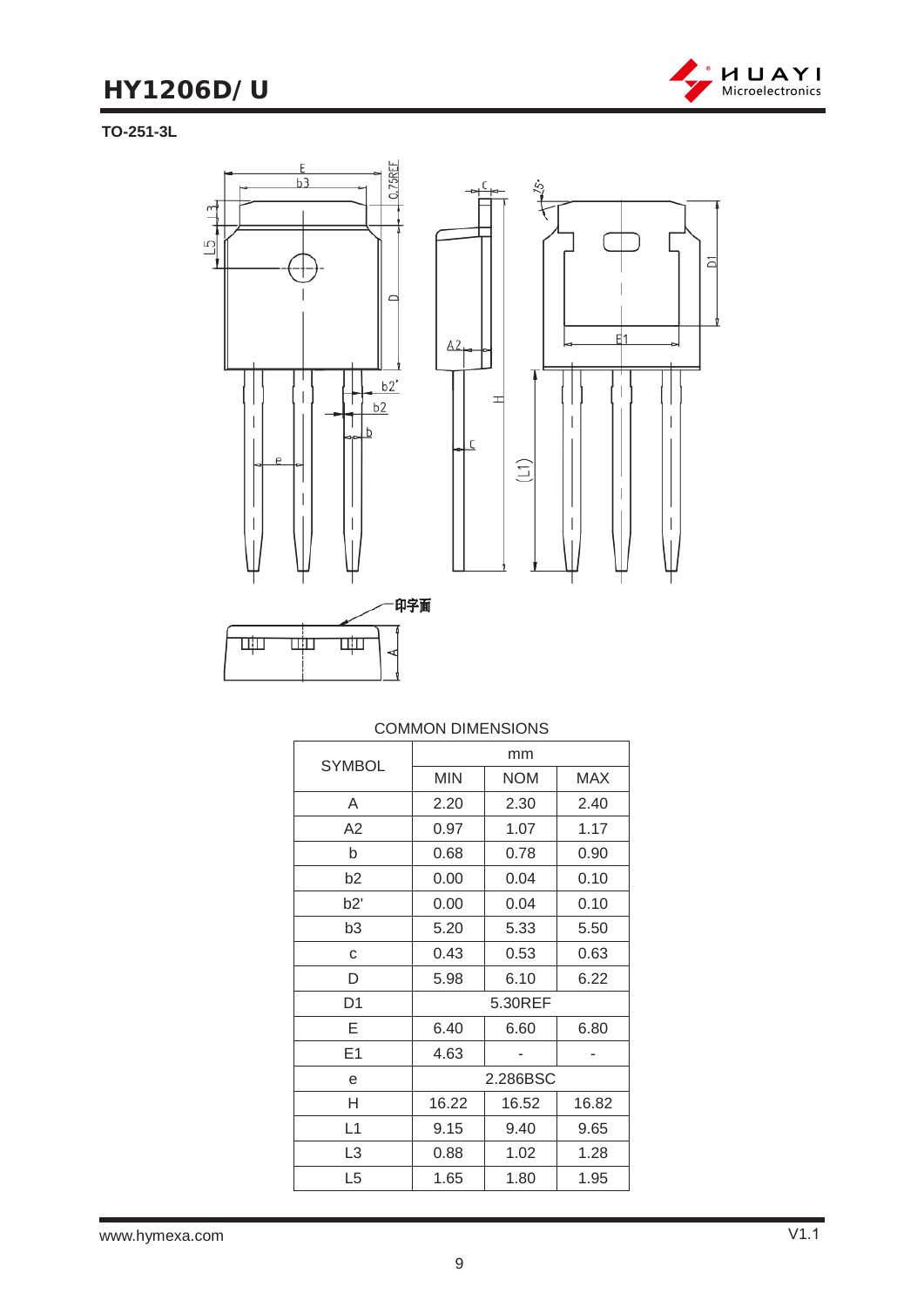

#### **Devices Per Unit**

| Package Type     | Unit | Quantity |
|------------------|------|----------|
| TO-252-3L        | Tube | 70       |
| <b>TO-251-3L</b> | Tube | 70       |

## **Classification Profile**